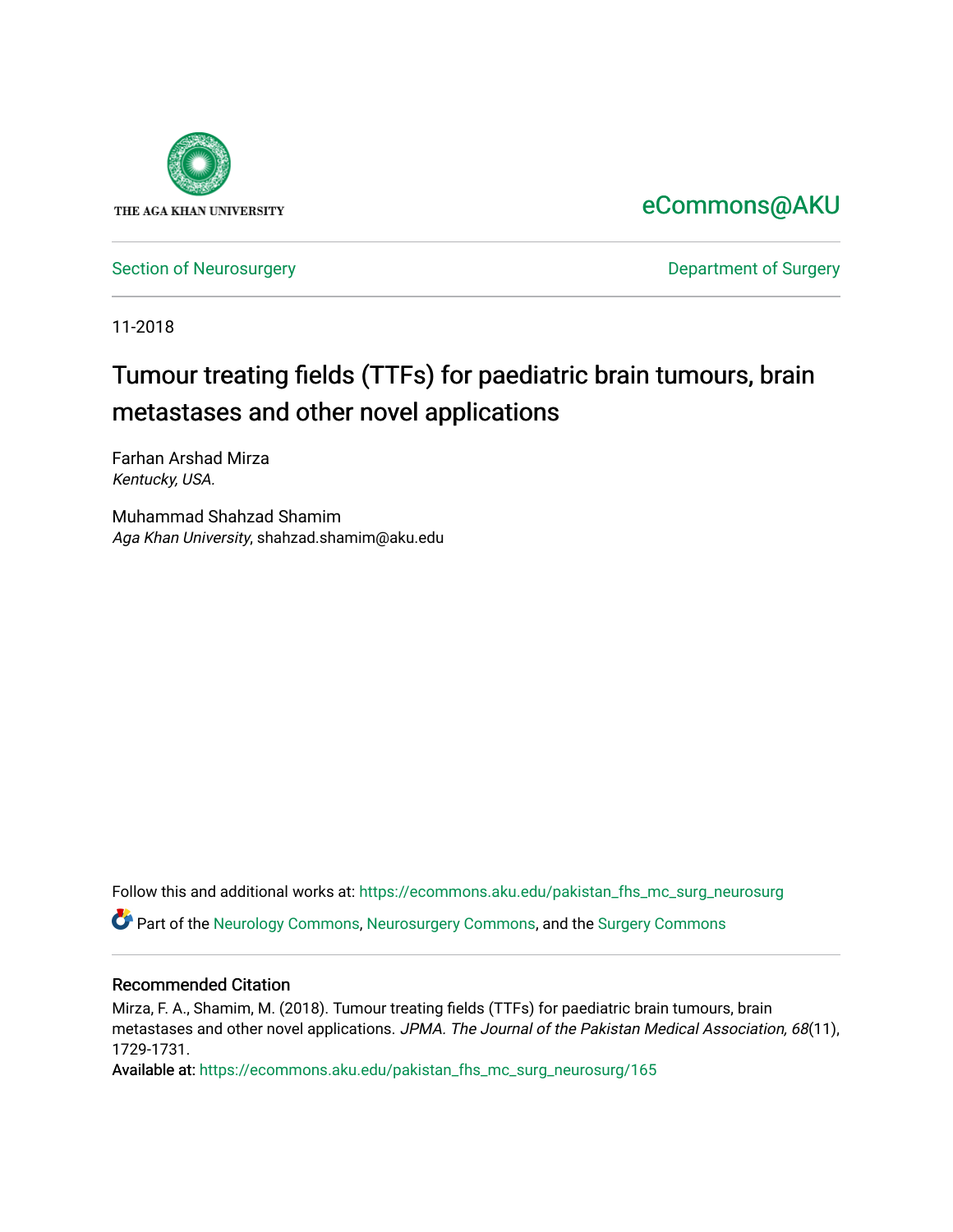# EVIDENCE BASED NEURO-ONCOLOGY

# Tumour Treating Fields (TTFs) for Paediatric Brain Tumours, Brain Metastases and other Novel Applications

Farhan Arshad Mirza<sup>1</sup>, Muhammad Shahzad Shamim<sup>2</sup>

# Abstract

Tumour treating fields (TTFs) are now FDA approved for high grade glioma treatment. Novel application of this treatment modality is being assessed for paediatric brain tumours and intracranial metastatic disease. Clinical trials are being conducted to test the efficacy of this treatment modality as adjuvant therapy to current standard of care. Here we will discuss the existing literature on TTF its role in pathologies other than GBM. In addition, aspects of safety, compliance and cost are also discussed.

Keywords: Brain Metastasis, Tumor Treating Fields, Alternating Electric Fields, Progression Free Survival, Overall Survival.

### Introduction

In 2004, Kirson and Palti et al., hypothesized that alternating electric fields at the right frequencies would disrupt mitotic activity in cancer cells.<sup>1</sup> In 2007, they described the safety and efficacy of alternating electric fields of low intensity and intermediate frequencies on dividing cells in vitro and in vivo. In their experiments,they noted that externally applied transducer arrays significantly inhibited the growth intradermal melanoma (B16F1) in mice and intracranial glioma (F-98) in rats within one week of treatment. At 100-300 kHz, the alternating currents affect the mitotic spindle microtubules resulting in dielectrophoretic movement of molecules during anaphase and telophase, resulting in cellular disruption and apoptosis. The electric field strength of the treatment and its correlation with extent of tumour disruption has been shown in in vitro studies.2 Only the dividing cells are affected while the quiescent cells are spared. The role of TTF in recurrent and newly diagnosed GBM is well recognized, and we have now begun to explore this treatment option for other brain tumours. However, other than efficacy, a major concern remains the safety, compliance and the cost of treatment, which has raised

<sup>1</sup>Department of Neurosurgery, Kentucky, USA.

<sup>2</sup>Department of Neurosurgery, Aga Khan University Hospital, Karachi, Pakistan. Correspondence: M. Shahzad Shamim. e-mail: shahzad.shamim@aku.edu

the argument that TTF remains largely impractical for majority of patients.

#### Review of Evidence

We queried the PubMed database with the phrases 'tumour treating fields in brain tumours' and 'alternating electric fields in brain tumours'. Abstracts of articles describing this treatment modality were reviewed. Articles addressing use of tumour treating fields for metastatic lesions were reviewed. Case reports were included if they were addressing a novel use of this tool.

#### Role in Paediatric Brain Tumours

In the paediatric brain tumour population, clinical trials are under way to better understand the effects of TTFs on recurrent high grade gliomas and ependymomas.3 One case report is present in the current literature of a 13-year old patient with GBM who progressed through surgical resection, radiotherapy and chemotherapy. TTFs were used with subsequent stable disease observed radiographically and clinically for 7 months without any adverse effects.4 Most recently, a case series of five patients with high grade gliomas was published by Green et al, with good tolerability and no treatment limiting toxicity noted.5 In its current form and application, the use of TTF is greatly limited in paediatric patients due to compliance.

#### Role in Brain Metastases

The METIS trial is currently looking at patients with recent diagnosis of intracranial metastatic lesions, numbering 1- 10, from non-small cell lung cancer, in addition to standard treatment with stereotactic radiosurgery.6 The COMET trial recently closed, focusing on the same disease pattern.7

A group from Denmark is conducting a phase I feasibility trial, looking at the effects of small craniectomy or burrholes in enhancing the delivery of the tumour treating fields.8 In their pre-clinical computational work, Korshoej et al showed that removal of a craniotomy flap increased the strength of the electric fields upto 70% in the tumour, and caused growth arrest or regression in approximately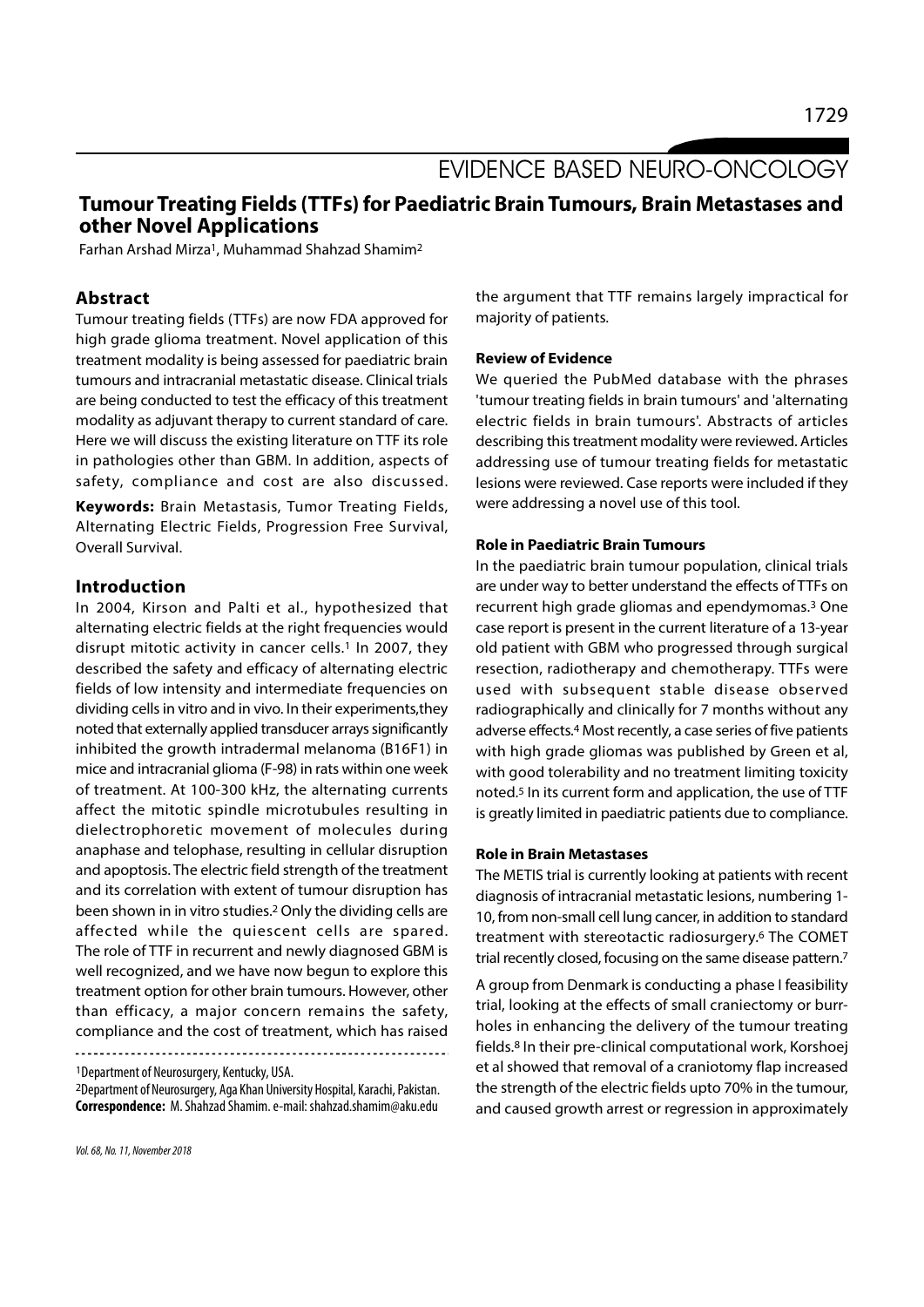50% of the tumour tissue.9 They also noted that multiple small burr-holes were more effective than a single craniotomy. They concluded that a large part of the tumour should be located relatively close to the surface, it should be feasible to place a craniectomy or burr-holes immediately overlying the tumour, and TTF electrodes should be applied in close vicinity to the surgically made bony opening. It will be interesting to see the results of this trial in delivering enhanced treating fields to the tumour.

### Other Potential Applications

Several trials are currently underway, not only for brain metastasis but also for solid organ tumours (LUNAR,<br>
STELLAR INNOVATE PANOVAN 10.12 Trials are also under use 3. STELLAR, INNOVATE, PANOVA).<sup>10-13</sup> Trials are also underway and Experiences in High Crade Clinna and Enendymana Batriaugh to assess the safety and feasibility of TTFs in recurrent high grade meningiomas as well as low grade gliomas.14

#### Safety, Compliance and Cost

The treatment modality offers very minimal toxicity profile compared to chemotherapy and radiation. The device is 5. Green AL, Mulcahy Levy JM, et al. Tumor treating fields in pediatric supposed to be worn continuously (>18 hrs/day) as the anti-tumour effects are halted immediately when the 6. Effect of TTFields (150 kHz) in Non-small Cell Lung Cancer (NSCLC) therapy is stopped. At least 4 weeks of continuous application is needed to halt/reverse tumour growth. The device delivers electric currents set at a frequency of 200 NCT02831959 (Cited on 08. Feb 2018).<br>LHz is annlied to the patient's shaved scalp in a transducer 7. Effect of TTFields (150kHz) in Non-small Cell Lung Cancer (NS kHz, is applied to the patient's shaved scalp in a transducer  $3.5$ array which is specified by the treating Oncologist. It is Local Treatment (COMET). Retrieved from: monitored by device specialists available around the clock for technical assistance.Guidelines are now available for Oncologists and patients to make treatment plans based <br>8. Enhancing Optune Therapy With Targeted Craniectomy. Retrieved on imaging findings.15

Compliance rates with therapy have been shown to<br>directly according unit because the with accord to the wind (a 750) (a 10 hours 9. Korshoej AR, Saturnino GB, Rasmussen LK, von Oettingen G, directly correlate with overall survival (>75% (>18 hours daily) versus those with a <75% compliance rate (7.7 v 4.5 months. P=0.42).16 Contact dermatitis can develop, and can be treated with topical steroids and good hygiene. Patients have to be instructed on scalp preparation and 10. Effect of Tumor Treating Fields (TTFields) (150 kHz) as Second Line care.

Despite the advantages this treatment modality appears to offer, the costs are prohibitive, especially in an underdeveloped/developing country setting. Costs have 11. Safety and Efficacy of TTFields (150 kHz) Concomitant been estimated to be approximately \$20-23,000/month.17

### Conclusion

treatment modality for patients with GBM, its role remains

less clear in other forms of brain tumours. However, several clinical trials are underway and their results are eagerly awaited. As it is required to be worn for more than 18 hours a day, for 4-weeks, its use appears limited due to compliance, especially in children. Cost is also a limiting factor, although as is true for all technological advances, it is likely to improve substantially with time. ress crear in other forms of brain tumours. However, several<br>clinical trials are underway and their results are eagerly<br>awaited. As it is required to be worn for more than 18<br>hours a day, for 4-weeks, its use appears limit Alternative Compliance, especially in children. Cost is also a limiting factor, although as is true for all technological advances,<br>ti is likely to improve substantially with time.<br>**References**<br>1. Kirson ED, Gurvich Z, Sch

#### References

- Y, et al. Disruption of cancer cell replication by alternating electric fields. Cancer Res. 2004; 64:3288-95.
- Alternating electric fields arrest cell proliferation in animal tumor models and human brain tumors. Proc Natl Acad Sci. 2007; 104:10152-7.
- Fractor, although as is true for all dechnological advances,<br>
it is likely to improve substantially with time.<br> **References**<br>
1. Kirson ED, Gurvich Z, Schneiderman R, Dekel E, Itzhaki A, Wasserman<br>  $Y$ , et al. Disruption Supratentorial High-Grade Glioma and Ependymoma. Retrieved from: https://clinicaltrials.gov/ct2/show/NCT03033992? term=tumor+treating+fields&rank=2 Identification number: NCT03033992 \*\*\*\*\* (Cited on 08. Feb 2018). 1. Kirson ED, Gurvich Z, Schneiderman R, Dekel E, Itzhaki A, Wasserman<br>
Y, et al. Disruption of cancer cell replication by alternating electric<br>
fields. Cancer Res. 2004; 64:3288-95.<br>
2. Kirson ED, Dbalý V, Tovarys F, Vyma Alternating electric fields arrest cell proliferation in animal tumor<br>models and human brain tumors. Proc Natl Acad Sci. 2007;<br>104:10152-7.<br>5. Feasibility Trial of Optune for Children With Recurrent or Progressive<br>Supraten
- treating fields use in combination with bevacizumab in a pediatric patient: a case report. CNS Oncol. 2017 ;6:11-18. doi: 10.2217/cns-2016-0018. Epub 2016 Dec 5.
- high-grade glioma. Childs Nerv Syst. 2017 . doi: 10.1007/s00381- 017-3431-0. [Epub ahead of print].
- 3. Feasibility Trial of Optune for Children With Recurrent or Progressive<br>
Supratentorial High-Grade Glioma and Ependymoma. Retrieved<br>
from: https://clinicatirials.gov/ct2/show/NCT03033992?<br>
term=tumor+treating+fields&rank Patients With 1-10 Brain Metastases Following Radiosurgery (METIS). Retrieved from: https://clinicaltrials.gov/ct2/show/NCT02831959? term=tumor+treating+fields&rank=3 Identification number: NCT02831959 (Cited on 08. Feb 2018).
- 4. O'Connell D, Shen V, Loudon W, Bota DA.First report of tumor<br>treating fields use in combination with bevacizumab in a pediatric<br>patient : a case report. CNS Oncol. 2017 ;6:11-18. doi: 10.2217/cns-<br>2016-0018. Epub 2016 D Patients With 1-5 Brain Metastases Following Optimal Standard patient: a case report. CNS Oncol. 2017 ;6:11-18. doi: 10.2217/cns-<br>2016-0018. Epub 2016 Dec 5.<br>Green AL, Mulcahy Levy JM, et al. Tumor treating fields in pediatric<br>high-grade glioma. Childs Nerv Syst. 2017 . doi: 10.1007/ https://clinicaltrials.gov/ct2/show/NCT01755624? term=tumor+ treating+fields&rank=7 Identification number: NCT01755624 (Cited on 08. Feb 2018). 017-3431-0. [Epub ahead of print].<br>
6. Effect of TTFields (150 kHz) in Non-small Cell Lung Cancer (NSCLC)<br>
Patients With 1-10 Brain Metastases Following Radiosurgery (METIS).<br>
Retrieved from: https://clinicaltrials.gov/ct2 term=tumor+treating+fields&rank=3 ldentification number:<br>
NCT02831959 (Cited on 08. Feb 2018).<br>
7. Effect of TTFields (150kHz) in Non-small Cell Lung Cancer (NSCLC)<br>
Patients With 1-5 Brain Metastases Following Optimal Sta
- from: https://clinicaltrials.gov/ct2/show/NCT02893137? term=tumor+treating+fields&rank=4. Identification number: NCT02893137 (Cited on 08. Feb 2018).
- Sørensen JC, Thielscher A. Enhancing Predicted Efficacy of Tumor Treating Fields Therapy of Glioblastoma Using Targeted Surgical Craniectomy: A Computer Modeling Study. PLoS One. 2016 11(10):e0164051. doi: 10.1371/journal.pone.0164051. eCollection 2016. treating+fields&rank=7 ldentification number: NCT01755624 (Cited<br>on 08. Feb 2018).<br>8. Enhancing Optune Therapy With Targeted Craniectomy. Retrieved<br>from: https://clinicaltrials.gov/ct2/show/NCT02893137?<br>term=tumor+treating
- Treatment of Non-small Cell Lung Cancer (NSCLC) in Combination With PD-1 Inhibitors or Docetaxel (LUNAR). Retrieved from: https://clinicaltrials.gov/ct2/show/NCT02973789?term=tumor+t reating+fields&rank=1 Identification number: NCT02973789 (Cited on 08. Feb 2018). 9. Korshoej AR, Saturnino GB, Rasmussen LK, von Oettingen G,<br>Sørensen JC, Thielscher A. Enhancing Predicted Efficacy of Tumor<br>Treating Fields Therapy of Glioblastoma Using Targeted Surgical<br>Craniectomy: A Computer Modeling 2016.<br>
10. Effect of Tumor Treating Fields (TTFields) (150 kHz) as Second Line<br>
Treatment of Non-small Cell Lung Cancer (NSCLC) in Combination<br>
With PD-1 Inhibitors or Docetaxel (LUNAR). Retrieved from:<br>
https://clinicaltr
- WithPemetrexed and Cisplatin or Carboplatin in Malignant Pleural Mesothelioma (STELLAR). Retrieved from: https://clinicaltrials.gov/ ct2/show/NCT02397928? term=tumor+ treating+fields&rank=10 Identification number: NCT02397928 (Cited on 08. Feb 2018).
- Although TTF is now recognized as a potentially useful lack that Meakly Bellinual in Beginned Quarino (ANOVATE) With Weekly Paclitaxel in Recurrent Ovarian Carcinoma (INNOVATE). Retrieved from: https://clinicaltrials.gov/ct2/show/NCT02244502?